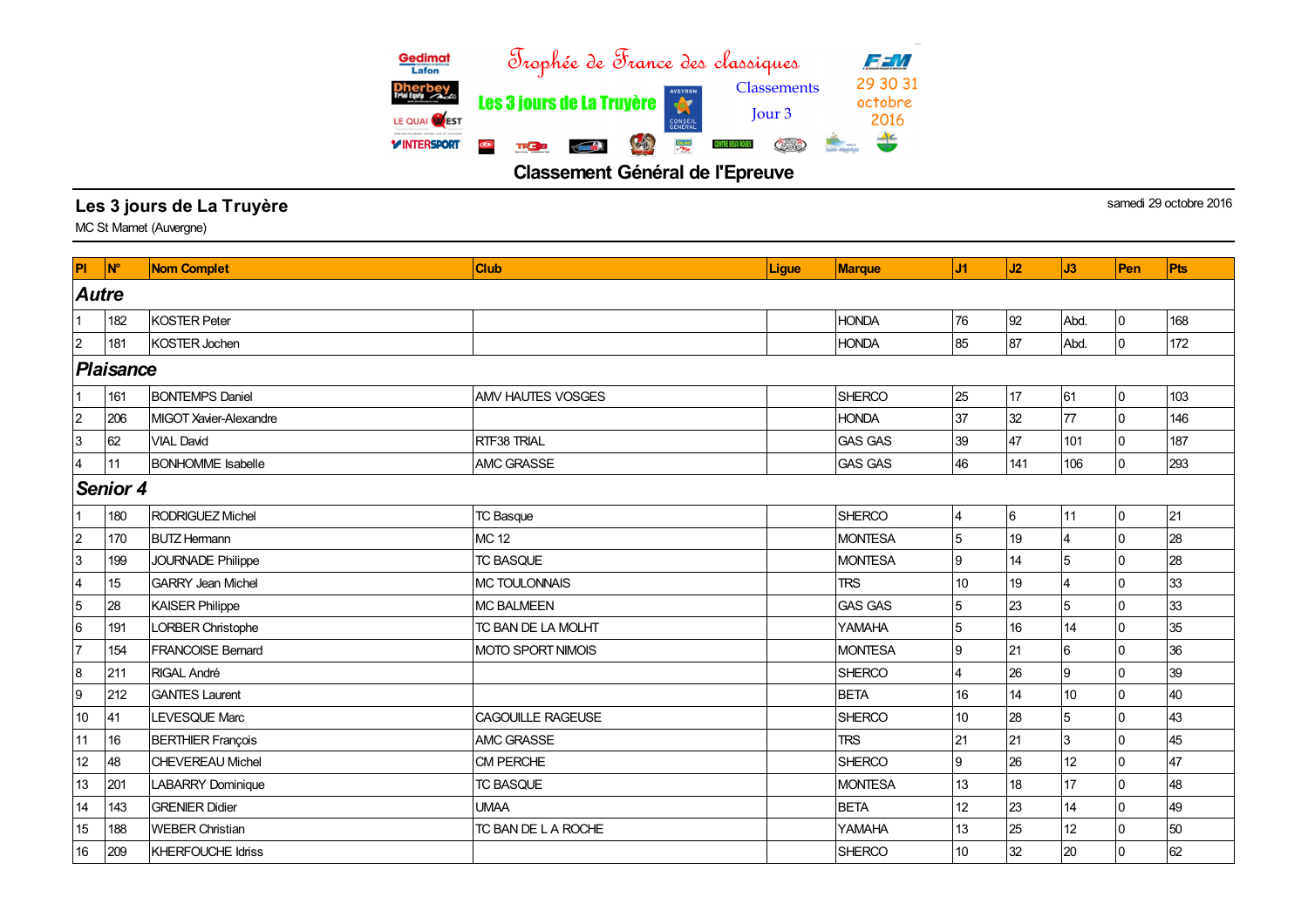| PI                      | <b>N°</b>       | <b>Nom Complet</b>         | <b>Club</b>                 | <b>Ligue</b> | <b>Marque</b>  | J1                | J2              | J3             | Pen             | Pts |
|-------------------------|-----------------|----------------------------|-----------------------------|--------------|----------------|-------------------|-----------------|----------------|-----------------|-----|
| 17                      | 42              | <b>MONTAMAT Laurent</b>    | CAGOUILLE RAGEUSE           |              | <b>MONTESA</b> | 33                | 24              | 6              | 0               | 63  |
| 18                      | 68              | <b>HILLIER Janet</b>       | <b>KINGSWOOD</b>            |              | <b>GAS GAS</b> | 21                | 25              | 21             | $\Omega$        | 67  |
| 19                      | 101             | <b>LACAN Laurent</b>       | <b>REQUISTA</b>             |              | <b>BETA</b>    | 18                | 35              | 15             | $\Omega$        | 68  |
| 20                      | 145             | <b>LLANES Christophe</b>   | <b>TC BEAUCE</b>            |              | <b>SCORPA</b>  | 35                | 31              | 8              | $\Omega$        | 74  |
| 21                      | 5               | <b>FOUCHEROT Gilles</b>    | TC LOOZE                    |              | <b>MONTESA</b> | 20                | 37              | 17             | $\Omega$        | 74  |
| 22                      | 220             | <b>VINCENT Pierre</b>      |                             |              | <b>HONDA</b>   | 18                | 31              | 26             | $\Omega$        | 75  |
| 23                      | 83              | <b>MAGREY Serge</b>        | <b>SCAER MOTO VERTE</b>     |              | <b>FANTIC</b>  | 16                | 46              | 16             | 12 <sup>°</sup> | 78  |
| 24                      | 82              | <b>DELPIT Marc</b>         | <b>TC Catalan</b>           |              | <b>MONTESA</b> | 20                | 38              | 22             | 12 <sup>°</sup> | 80  |
| 25                      | 84              | <b>LE DIODIC Yves</b>      | Lorient Moto Club           |              | YAMAHA         | 21                | 51              | 18             | 12              | 90  |
| 26                      | 49              | <b>GAULT Jean Luc</b>      | TC LA CHATRE                |              | <b>MONTESA</b> | 25                | 35              | 45             | $\Omega$        | 105 |
| 27                      | 205             | CONNAC Sébastien           | <b>UZA</b>                  |              | <b>HONDA</b>   | 25                | 40              | 45             | $\Omega$        | 110 |
| 28                      | 174             | <b>BIESEL Wolfgang</b>     | MTS SAAR                    |              | <b>SCORPA</b>  | 21                | 45              | 46             | $\Omega$        | 112 |
| 29                      | 169             | <b>STEFF Marc</b>          | AMV HAUTES VOSGES           |              | <b>SHERCO</b>  | 35                | 36              | 42             | $\Omega$        | 113 |
| $30\,$                  | 202             | LARRABURU Raymond          | <b>TC BASQUE</b>            |              | <b>BETA</b>    | 34                | 39              | 47             | $\Omega$        | 120 |
| 31                      | 114             | <b>BOUJU Christine</b>     | MC ANGOUMOISIN              |              | <b>GAS GAS</b> | 79                | 110             | 85             | $\Omega$        | 274 |
| 32                      | 155             | <b>LLABRES Gérard</b>      | <b>MC YONNAIS</b>           |              | <b>GAS GAS</b> | 72                | 104             | 129            | <sup>0</sup>    | 305 |
|                         | Senior 4+       |                            |                             |              |                |                   |                 |                |                 |     |
| 1                       | 97              | <b>ANDRE Alain</b>         | <b>CLUB ALBIGEOIS TRIAL</b> |              | <b>BETA</b>    | 4                 | 13              | $\overline{7}$ | 0               | 24  |
| $\overline{2}$          | 100             | <b>CUQ Mathieu</b>         | NAUCELLE MOTO SPORT         |              | <b>BETA</b>    | 15                | 12              | $\overline{0}$ | $\Omega$        | 27  |
| $\mathbf{3}$            | 30 <sup>°</sup> | <b>DELANNOY Laurent</b>    | <b>PMTT</b>                 |              | <b>MONTESA</b> | 10                | 7               | 10             | 0               | 27  |
| $\overline{\mathbf{4}}$ | 21              | <b>CHAMPION Guillaume</b>  |                             |              | <b>TRS</b>     |                   | 13              | 10             | $\Omega$        | 30  |
| $\overline{5}$          | 149             | <b>SOLA Jean Yves</b>      | <b>TC BEAUCE</b>            |              | <b>MONTESA</b> |                   | 18              | 9              | 0               | 31  |
| $6\phantom{.}6$         | 12              | <b>PISSIS Patrick</b>      | <b>AMC GRASSE</b>           |              | <b>GAS GAS</b> | 13                | 9               | 10             | 0               | 32  |
| $\overline{7}$          | 196             | <b>DAGNICOURT Gilles</b>   | <b>U.M.NEMOURS</b>          |              | <b>BETA</b>    | 5                 | 14              | 15             | $\Omega$        | 34  |
| $\bf{8}$                | Ι9              | <b>JONES Clémentine</b>    | <b>MCVA</b>                 |              | <b>GAS GAS</b> | 9                 | 16              | 10             | 0               | 35  |
| 9                       | 217             | <b>LAIR Morgan</b>         | <b>SMC</b>                  |              | <b>SHERCO</b>  | 12                | 15              | 10             | $\Omega$        | 37  |
| 10                      | 103             | SIRGUE Jean Luc            | <b>RESQUITA</b>             |              | <b>GAS GAS</b> | $12 \overline{ }$ | 16              | 10             | $\Omega$        | 38  |
| 11                      | 144             | <b>LAMAMY Jean Pierre</b>  | <b>MC 12</b>                |              | <b>BETA</b>    | 9                 | 24              | 5              | 0               | 38  |
| 12                      | 71              | <b>WRIGLEY Christopher</b> | <b>KINGSWOOD</b>            |              | <b>GAS GAS</b> | 19                | 13              | $\overline{7}$ | $\Omega$        | 39  |
| 13                      | 192             | <b>FEIDT Martin</b>        | TC BAN DE LA ROCHE          |              | <b>YAMAHA</b>  | 12                | 14              | 15             | l0              | 41  |
| 14                      | 183             | <b>REINKEMEIER LAY Uwe</b> | MSC OSNABRUCK               |              | <b>TRS</b>     |                   | 17              | 21             | $\Omega$        | 42  |
| 15                      | 186             | SANCHEZ PALOU Joseanton    | LA CHATRE                   |              | <b>SHERCO</b>  | 16                | 14              | 12             | 0               | 42  |
| 16                      | 162             | <b>BRABANT Fredéric</b>    | AMV HAUTES VOSGES           |              | <b>MONTESA</b> | 16                | 12 <sup>°</sup> | 20             | $\Omega$        | 48  |
| 17                      | 4               | <b>DELMONTEL Fabrice</b>   | <b>UMMEMOUNS</b>            |              | <b>BETA</b>    | 17                | 14              | 17             | $\Omega$        | 48  |
| 18                      | 121             | <b>BONNET Philippe</b>     | <b>UMN</b>                  |              | <b>HONDA</b>   | 16                | 13              | 20             | 0               | 49  |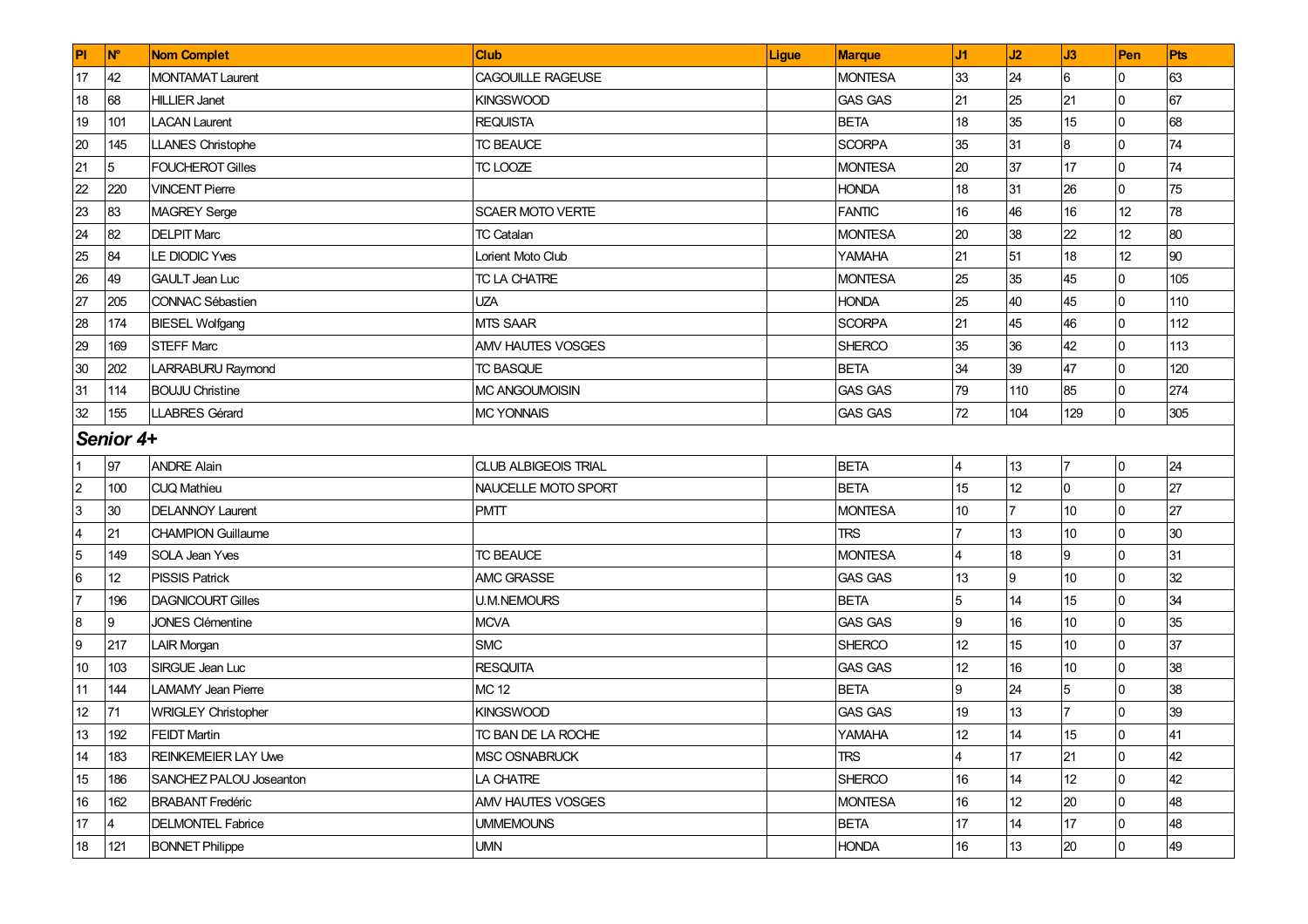| PI               | <b>N°</b>       | <b>Nom Complet</b>           | Club                          | Ligue | <b>Marque</b>  | J1             | J2              | J3                      | Pen             | Pts   |
|------------------|-----------------|------------------------------|-------------------------------|-------|----------------|----------------|-----------------|-------------------------|-----------------|-------|
| 19               | 166             | <b>MANGIN Thierry</b>        | <b>AMV HAUTES VOSGES</b>      |       | <b>MONTESA</b> | 11             | 19              | 20                      | 0               | 50    |
| 20               | 190             | <b>HOLFERT Dominique</b>     | TC BAN DE L A ROCHE           |       | <b>SCORPA</b>  | 14             | 22              | 15                      | l0              | 51    |
| 21               | 189             | <b>SUTTER Olivier</b>        | Andlau                        |       | <b>YAMAHA</b>  | 13             | 26              | 14                      | $\overline{0}$  | 53    |
| 22               | 218             | <b>LEMEE Romain</b>          | <b>ACL BREALAISE</b>          |       | <b>GAS GAS</b> | 16             | 25              | 15                      | 0               | 56    |
| 23               | 88              | <b>GRAMONT Patrick</b>       | <b>ASM PAU TRIAL</b>          |       | <b>MONTESA</b> | 13             | 37              | 7                       | 10 <sup>°</sup> | 57    |
| 24               | 87              | <b>IPPOLITO Serge</b>        | <b>TOUSOUSE TRIAL CLUB</b>    |       | <b>MONTESA</b> | 22             | 22              | 14                      | 0               | 58    |
| 25               | 219             | <b>KERNEIS Jacques</b>       | <b>MC BOURBRIAC</b>           |       | <b>BETA</b>    | 18             | 22              | 19                      | $\overline{0}$  | 59    |
| 26               | 102             | NICOULEAU Vincent            | <b>TRIAL ALBIGEOIS</b>        |       | <b>SHERCO</b>  | 26             | 29              | $\bf{8}$                | $\overline{0}$  | 63    |
| 27               | 85              | <b>ROUTIN Pascal</b>         | Chateauneuf                   |       | <b>GAS GAS</b> | 19             | 32              | 12                      | $\overline{0}$  | 63    |
| 28               | 7               | <b>ULLY Joel</b>             | TC LOOZE                      |       | <b>GAS GAS</b> | 23             | 14              | 27                      | l0              | 64    |
| 29               | 24              | <b>CHOUFFIER Michel</b>      | <b>AM ALLASSAC</b>            |       | <b>TRS</b>     | 19             | 23              | 22                      | $\overline{0}$  | 64    |
| 30               | 89              | <b>SALVANS Pascal</b>        | <b>ASM PAU TRIAL</b>          |       | <b>SHERCO</b>  | 13             | 40              | 13                      | 10              | 66    |
| 31               | 156             | LOGINOFF Igor                | <b>MC NATURE</b>              |       | <b>GAS GAS</b> | 20             | 26              | 22                      | 0               | 68    |
| 32               | 95              | <b>ROSSI Olivier</b>         | <b>IMC SENAS DURANCE</b>      |       | <b>BETA</b>    | 19             | 35              | 16                      | $\overline{0}$  | 70    |
| 33               | 146             | <b>MARQUER Louis</b>         | <b>TC BEAUCE</b>              |       | <b>MONTESA</b> | 18             | 28              | 24                      | 0               | 70    |
| 34               | 185             | <b>CRESPO</b> Xavier         |                               |       | <b>SHERCO</b>  | 22             | 32              | 21                      | $\overline{0}$  | 75    |
| 35               | 118             | <b>LEDUR Jean-Marie</b>      | <b>ATC ST CHRISTOPHE</b>      |       | <b>MONTESA</b> | 26             | 26              | 25                      | $\overline{0}$  | 77    |
| 36               | 216             | <b>GALODE Bertrand</b>       | <b>PRESQU'IL TOUT TERRAIN</b> |       | <b>BETA</b>    | 19             | 28              | 30                      | $\overline{0}$  | 77    |
| 37               | 165             | <b>GRANDEMANGE Mickael</b>   | <b>AMV HAUTES VOSGES</b>      |       | <b>BETA</b>    | 21             | 34              | 24                      | l0              | 79    |
| 38               | 150             | <b>ALAIN Thomas</b>          | <b>TC Beauce</b>              |       | <b>BETA</b>    | 19             | 28              | 37                      | 0               | 84    |
| 39               | 151             | <b>ALAIN Rémi</b>            | <b>TC BEAUCE</b>              |       | <b>MONTESA</b> | 27             | 41              | 32                      | 0               | 100   |
| 40               | 10 <sup>°</sup> | <b>GODEMENT Francois</b>     | <b>MCVA</b>                   |       | <b>MONTESA</b> | Abd.           | Abd.            | $\overline{0}$          | 0               | Abdn. |
| 41               | 119             | <b>RUMOROSO Victor</b>       | <b>TC MARCOUSSIS</b>          |       | <b>BETA</b>    | Abd.           | Abd.            | $\overline{0}$          | l0              | Abdn. |
|                  | <b>Senior 3</b> |                              |                               |       |                |                |                 |                         |                 |       |
| 1                | 92              | <b>MAUDHUIT François</b>     | <b>TC ENTRECASTEAUX</b>       |       | <b>BETA</b>    | 3              | 6               | 0                       | 0               | 9     |
| $\overline{c}$   | 73              | <b>MORRIS Ben</b>            | <b>EARL SHILTON</b>           |       | GAS GAS        | $\overline{2}$ | 17              | 3                       | $\overline{0}$  | 12    |
| $\overline{3}$   | 60              | <b>POUDRET Laurent</b>       | RTF38 TRIAL                   |       | <b>MONTESA</b> |                | $\overline{4}$  | 4                       | $\overline{0}$  | 12    |
| $\overline{4}$   | 27              | <b>FIGUIERES Patrick</b>     | <b>MAZAN</b>                  |       | <b>MONTESA</b> | 5              | $6\phantom{.}6$ |                         | $\overline{0}$  | 12    |
| 5                | 23              | <b>ALBERT Jean Michel</b>    | MC PUY STE REPARADE           |       | <b>TRS</b>     |                | 5               | $\overline{5}$          | $\overline{0}$  | 13    |
| $\,6$            | 187             | <b>VERIN Benoit</b>          | <b>RTF 26</b>                 |       | <b>MONTESA</b> | 8              | 4               | 4                       | l0              | 16    |
| 7                | 38              | SIMONET Thierry              | MC DU LIVRAD                  |       | <b>OSSA</b>    | 4              | 9               | 3                       | l0              | 16    |
| $\bf 8$          | 125             | FERNANDEZ AUGUSTO Sergio     | <b>CENT PEUS</b>              |       | <b>BETA</b>    | 9              |                 |                         | 0               | 17    |
| $\boldsymbol{9}$ | 120             | <b>TURRINI Claude</b>        | <b>MC ST CHERON</b>           |       | <b>MONTESA</b> | 10             | 4               | 4                       | $\overline{0}$  | 18    |
| $10$             | 213             | DECOUX Claude                | <b>PRESQU'IL TOUT TERRAIN</b> |       | <b>JOTAGAS</b> | 4              | 11              | $\mathbf{3}$            | 0               | 18    |
| 11               | 91              | <b>DELCHEVALERIE Bernard</b> | TC ENTRECASTEAUX              |       | <b>MONTESA</b> | 3              | 13              | $\overline{\mathbf{4}}$ | $\overline{0}$  | 20    |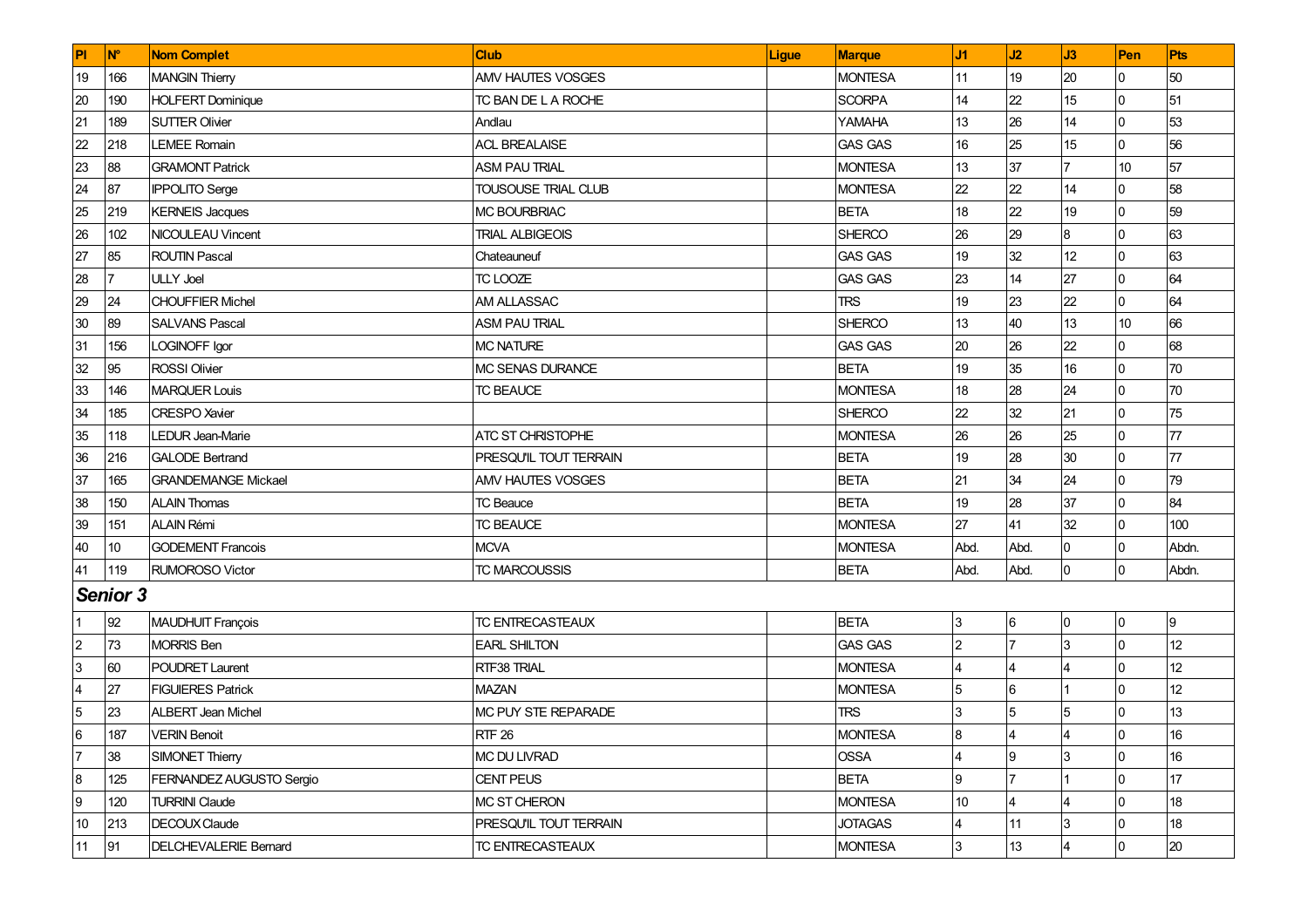| PI     | <b>N°</b> | <b>Nom Complet</b>           | <b>Club</b>               | <b>Ligue</b> | <b>Marque</b>  | J1              | J2             | J3             | Pen            | Pts |
|--------|-----------|------------------------------|---------------------------|--------------|----------------|-----------------|----------------|----------------|----------------|-----|
| 12     | 139       | <b>COMBES Bemard</b>         | <b>LES MOUSQUETAIRES</b>  |              | <b>GAS GAS</b> | 8               | 9              | 3              | 0              | 20  |
| 13     | 99        | <b>BONNEFIS Laurent</b>      | TC DU LARZAC              |              | <b>SHERCO</b>  | 8               | 12             |                | $\overline{0}$ | 21  |
| 14     | 130       | SERRA Jordi                  | <b>ARINSAL</b>            |              | <b>VERTIGO</b> | 10              | 11             |                | $\overline{0}$ | 22  |
| 15     | 67        | <b>FAVEL Olivier</b>         | <b>MC LE TEIL</b>         |              | <b>BETA</b>    | 10              | 6              | $6\phantom{.}$ | 0              | 22  |
| 16     | 55        | <b>SALLE François</b>        | <b>ALPIN MOTO</b>         |              | <b>BETA</b>    | 10              | 14             | $\overline{2}$ | $\overline{0}$ | 26  |
| 17     | 117       | <b>DENIS Francis</b>         | <b>ATC ST CHRISTOPHE</b>  |              | <b>GAS GAS</b> | 5               | 16             | $6\phantom{.}$ | $\overline{0}$ | 27  |
| 18     | 17        | <b>VALETTE Mathieu</b>       | <b>MC TOULONNAIS</b>      |              | <b>TRS</b>     | 17              | $\overline{7}$ | 3              | $\overline{0}$ | 27  |
| 19     | 136       | <b>GARCIA Germain</b>        | <b>CASTENAU BARBARENS</b> |              | <b>GAS GAS</b> | 8               | 13             |                | $\Omega$       | 28  |
| 20     | 90        | <b>BORREGO Francis</b>       | TC ENTRECASTEAUX          |              | <b>GAS GAS</b> | 10              | 15             | $\overline{4}$ | $\overline{0}$ | 29  |
| 21     | 77        | <b>BARBERIS Michel</b>       | AMSL TRIAL LEVENS         |              | <b>MONTESA</b> | 12 <sup>°</sup> | 12             | $6\phantom{.}$ | $\overline{0}$ | 30  |
| 22     | 200       | <b>JOURNADE Jean Charles</b> | <b>TC BASQUE</b>          |              | <b>BETA</b>    | 5               | 12             | 14             | $\overline{0}$ | 31  |
| 23     | 122       | <b>RABAUTE Jean-Paul</b>     | <b>MC 12</b>              |              | <b>SCORPA</b>  | 8               | 22             |                | $\overline{0}$ | 31  |
| 24     | 78        | <b>MARTY Laurent</b>         | <b>AMSL TRIAL LEVENS</b>  |              | <b>GAS GAS</b> | 9               | 20             | $\overline{2}$ | $\Omega$       | 31  |
| 25     | 79        | <b>RICCHIARDI Remy</b>       | <b>AMSL TRIAL LEVENS</b>  |              | <b>VERTIGO</b> | 10              | 17             | $6\phantom{a}$ | $\overline{0}$ | 33  |
| 26     | 3         | <b>BOLUSSET Fabrice</b>      | TC LOOZE                  |              | <b>BETA</b>    | 10              | 8              | 16             | $\overline{0}$ | 34  |
| 27     | 167       | PETITJEAN Marc               | <b>AMV HAUTES VOSGES</b>  |              | <b>GAS GAS</b> | 8               | 8              | 19             | $\overline{0}$ | 35  |
| 28     | 140       | <b>BATARD Cyprien</b>        | <b>TC 72</b>              |              | <b>GAS GAS</b> | 19              | 15             | $\overline{2}$ | $\overline{0}$ | 36  |
| 29     | 127       | ROVIRALTA Jaume              | <b>CENT PEUS</b>          |              | <b>MONTESA</b> | 17              | 18             | $\overline{2}$ | $\overline{0}$ | 37  |
| $30\,$ | 47        | <b>HUAN Julien</b>           | CM PERCHE                 |              | <b>FANTIC</b>  | 15              | 12             | 10             | 0              | 37  |
| 31     | 81        | <b>BRUNNEL Vincent</b>       | <b>ASM ST ANTOINE</b>     |              | <b>BETA</b>    | 16              | 21             | $\overline{2}$ | $\Omega$       | 39  |
| 32     |           | <b>SAGET Patrick</b>         | TC SAINT MAMET            |              | <b>GAS GAS</b> | 14              | 13             | 12             | $\overline{0}$ | 39  |
| 33     | 135       | <b>FITTERE Yoan</b>          | <b>LES MOUSQUETAIRES</b>  |              | <b>MONTESA</b> | 15              | 18             | $\overline{7}$ | $\overline{0}$ | 40  |
| 34     | 37        | <b>FIORENCIS Alexandre</b>   | MC Lévézou                |              | <b>GAS GAS</b> | 11              | 18             | 12             | $\Omega$       | 41  |
| 35     | 96        | <b>MATOS Manuel</b>          | <b>TC LARZAC</b>          |              | <b>BETA</b>    | 15              | 19             |                | $\overline{0}$ | 41  |
| 36     | 98        | <b>BALDY Christian</b>       | TC DU LARZAC              |              | SHERCO         | 15              | 18             | 9              | <sup>0</sup>   | 42  |
| 37     | 129       | <b>LOPEZ Miquel</b>          | <b>ARINSAL</b>            |              | <b>BETA</b>    | 20              | 18             | 8              | $\overline{0}$ | 46  |
| 38     | 123       | CLARENS LENA Lluis           | CENT PEUS                 |              | <b>GAS GAS</b> | 17              | 24             | 6              | $\overline{0}$ | 47  |
| 39     | 148       | <b>SIMONIN Dominique</b>     | <b>TC BEAUCE</b>          |              | <b>SCORPA</b>  | 13              | 27             | 9              | $\overline{0}$ | 49  |
| 40     | 104       | <b>AMBERT Romain</b>         |                           |              | <b>SCORPA</b>  | 16              | 26             | $\bf{8}$       | $\overline{0}$ | 50  |
| 41     | 93        | <b>TISSONE Maurice</b>       | <b>TC ENTRECASTEAUX</b>   |              | <b>BETA</b>    | 23              | 21             | $6\phantom{a}$ | $\overline{0}$ | 50  |
| 42     | 70        | <b>SARTRE Eric</b>           | MC LE TEIL                |              | <b>SCORPA</b>  | 23              | 22             | 17             | 10             | 52  |
| 43     | 45        | <b>DUMONT Benjamin</b>       | TRIAL CLUB 72             |              | <b>GAS GAS</b> | 22              | 22             | 12             | 0              | 56  |
| 44     | 65        | COUBLE Guy                   | <b>KINGSWOOD</b>          |              | <b>SHERCO</b>  | 23              | 21             | 13             | 0              | 57  |
| 45     | 52        | <b>COURET Olivier</b>        |                           |              | <b>MONTESA</b> | 29              | 16             | 12             | 0              | 57  |
| 46     | 86        | <b>DREUIL Francois</b>       | <b>TTC</b>                |              | <b>SHERCO</b>  | 20              | 29             | 11             | 0              | 60  |
| 47     | 132       | <b>BRUN Francis</b>          | TC BASQUE                 |              | <b>BETA</b>    | 22              | 33             | 13             | $\overline{0}$ | 68  |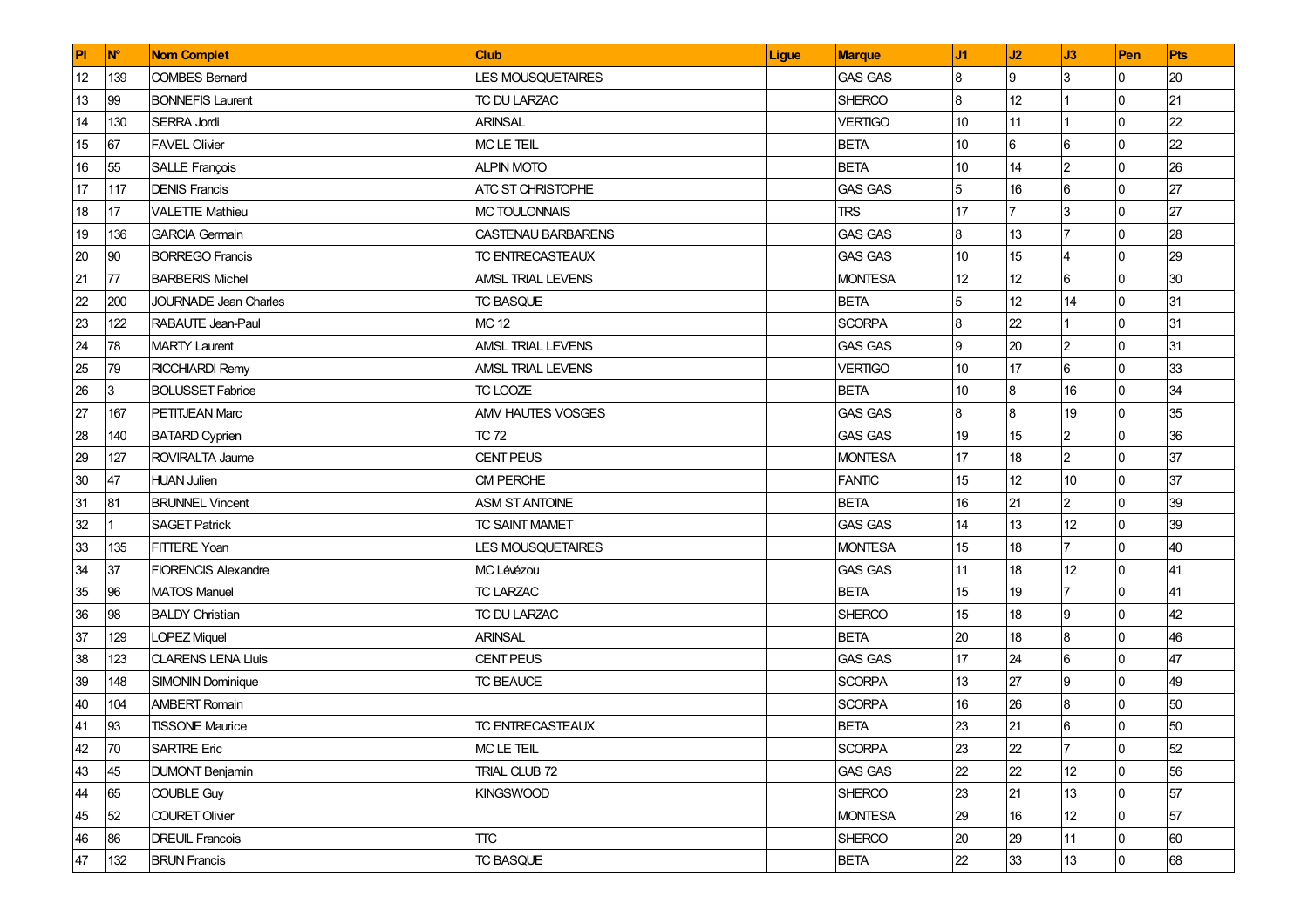| PI                      | <b>N°</b>      | <b>Nom Complet</b>           | <b>Club</b>               | <b>Ligue</b> | <b>Marque</b>  | J1 | J2             | J3             | Pen      | Pts |
|-------------------------|----------------|------------------------------|---------------------------|--------------|----------------|----|----------------|----------------|----------|-----|
| 48                      | 168            | PICCAMIGLIO Jean Louis       | AMV HAUTES VOSGES         |              | <b>MONTESA</b> | 16 | 20             | 32             | 0        | 68  |
| 49                      | 22             | <b>MAZET Damien</b>          |                           |              | <b>BETA</b>    | 22 | 27             | 19             | $\Omega$ | 68  |
| 50                      | 164            | <b>GILLET Hervé</b>          | <b>AMV HAUTES VOSGES</b>  |              | <b>BETA</b>    | 22 | 24             | 22             | $\Omega$ | 68  |
| 51                      | 13             | <b>MAS Christophe</b>        | <b>AMC GRASSE</b>         |              | <b>GAS GAS</b> | 24 | 24             | 23             | $\Omega$ | 71  |
| 52                      | 66             | <b>DUGA Régis</b>            | MC LE TEIL                |              | <b>SHERCO</b>  | 29 | 27             | 15             | $\Omega$ | 71  |
| 53                      | 172            | <b>BÄUML Ralf</b>            | <b>MSF WINNINGEN</b>      |              | <b>BETA</b>    | 28 | 25             | 18             | 0        | 71  |
| 54                      | 8              | <b>FINTRINI Jean Charles</b> | MC VALLEE DE L'ANDELLE    |              | <b>BETA</b>    | 31 | 30             | 12             | 0        | 73  |
| 55                      | 138            | <b>PIQUEMIL Romain</b>       | <b>LES MOUSQUETAIRES</b>  |              | <b>GAS GAS</b> | 22 | 32             | 21             | $\Omega$ | 75  |
| 56                      | 14             | PIERQUET Jean Luc            | <b>AMC GRASSE</b>         |              | <b>GAS GAS</b> | 39 | 19             | 20             | $\Omega$ | 78  |
| 57                      | 58             | <b>BONNET-MACHOT Eric</b>    | RTF38 TRIAL               |              | <b>GAS GAS</b> | 29 | 25             | 26             | $\Omega$ | 80  |
| 58                      | 40             | LEVESQUE Paul                | CAGOUILLE RAGEUSE         |              | <b>MONTESA</b> | 21 | 83             | 8              | 0        | 112 |
| 59                      | 203            | LEFEVRE Jean-Luc             | <b>TC BASQUE</b>          |              | <b>MONTESA</b> | 49 | 47             | 28             | 0        | 124 |
| 60                      | 44             | <b>DUMONT Didier</b>         | <b>TRIAL CLUB 72</b>      |              | <b>GAS GAS</b> | 37 | 45             | 43             | $\Omega$ | 125 |
| 61                      | 153            | <b>VOISEAU Mathieu</b>       | <b>CLUB TRIAL ATVO</b>    |              | <b>GAS GAS</b> | 72 | 56             | 48             | $\Omega$ | 176 |
| 62                      | 69             | <b>MOUGEL Phillipe</b>       | MC LE TEIL                |              | <b>BETA</b>    | NP | 37             | 11             | $\Omega$ | 48  |
| 63                      | 137            | <b>MENDES Edouard</b>        | <b>LES MOUSQUETAIRES</b>  |              | <b>GAS GAS</b> | 37 | 38             | Abd.           | $\Omega$ | 75  |
|                         | Senior 3+      |                              |                           |              |                |    |                |                |          |     |
| 1                       | $\overline{2}$ | <b>BONTEMPS Phillipe</b>     | MC DE LA SUPER            |              | <b>BETA</b>    | 11 | 6              |                | 0        | 18  |
| $\overline{2}$          | 63             | <b>BRECHARD Jacques</b>      | TC CHATEAUNEUF            |              | <b>GAS GAS</b> | 15 | 5              | $\overline{0}$ | $\Omega$ | 20  |
| $\overline{3}$          | 214            | DECOUX Samuel                | <b>ACL BREAL</b>          |              | <b>HONDA</b>   | 6  | 4              | 14             | 0        | 24  |
| $\overline{\mathbf{4}}$ | 54             | <b>GAGO</b> Eusebio          | <b>MC GENEVE</b>          |              | <b>BETA</b>    | 14 | $\overline{7}$ | 3              | 0        | 24  |
| $\overline{5}$          | 59             | <b>PINEL Gilles</b>          | RTF38 TRIAL               |              | <b>GAS GAS</b> | 11 | 12             | 3              | U        | 26  |
| $6\phantom{.}6$         | 25             | <b>MANSENARES Pascal</b>     | MC CHATEAUNEUF            |              | <b>MONTESA</b> | 19 | 5              | $\overline{7}$ | U        | 31  |
| 7                       | 57             | VEYRET Jean Paul             | <b>TC SEYSSUEL</b>        |              | <b>BETA</b>    | 24 | 12             | $\overline{c}$ | $\Omega$ | 38  |
| 8                       | 56             | <b>VERNOZY Bernard</b>       | CM BEAUJOLAIS             |              | <b>BETA</b>    | 21 | 19             | 3              | 0        | 43  |
| 9                       | 177            | <b>DEISIGNER Klaus</b>       |                           |              | <b>GAS GAS</b> | 15 | 11             | 17             | $\Omega$ | 43  |
| 10                      | 215            | <b>DUVAL Serge</b>           | <b>MC EVREUX</b>          |              | <b>SCORPA</b>  | 15 | 13             | 19             | $\Omega$ | 47  |
| 11                      | 74             | ROADS Barry John             | WITLEY                    |              | <b>GAS GAS</b> | 25 | 16             | 9              | U        | 50  |
| 12                      | 133            | <b>CARTIER Jean Marc</b>     | <b>TRC CASTELNEAUSIEN</b> |              | <b>GAS GAS</b> | 27 | 21             | 3              | $\Omega$ | 51  |
| 13                      | 175            | <b>BLOMEYER Stefan</b>       | MSC OSNABRUCK             |              | <b>MONTESA</b> | 26 | 11             | 15             | l0       | 52  |
| 14                      | 53             | <b>JURY Alain</b>            | TC La Burle               |              | <b>GAS GAS</b> | 22 | 21             | 10             | $\Omega$ | 53  |
| 15                      | 105            | <b>CASTANIER Patrick</b>     |                           |              | <b>SCORPA</b>  | 24 | 21             | 13             | 0        | 58  |
| 16                      | 131            | <b>IBOS Hervé</b>            |                           |              | <b>BETA</b>    | 22 | 23             | 14             | $\Omega$ | 59  |
| 17                      | 80             | SORRENTI Bernard             | AMSL TRIAL LEVENS         |              | <b>GAS GAS</b> | 25 | 24             | 11             | $\Omega$ | 60  |
| 18                      | 163            | <b>CUNAT Jérome</b>          | AMV HAUTES VOSGES         |              | <b>SHERCO</b>  | 25 | 17             | 18             | 0        | 60  |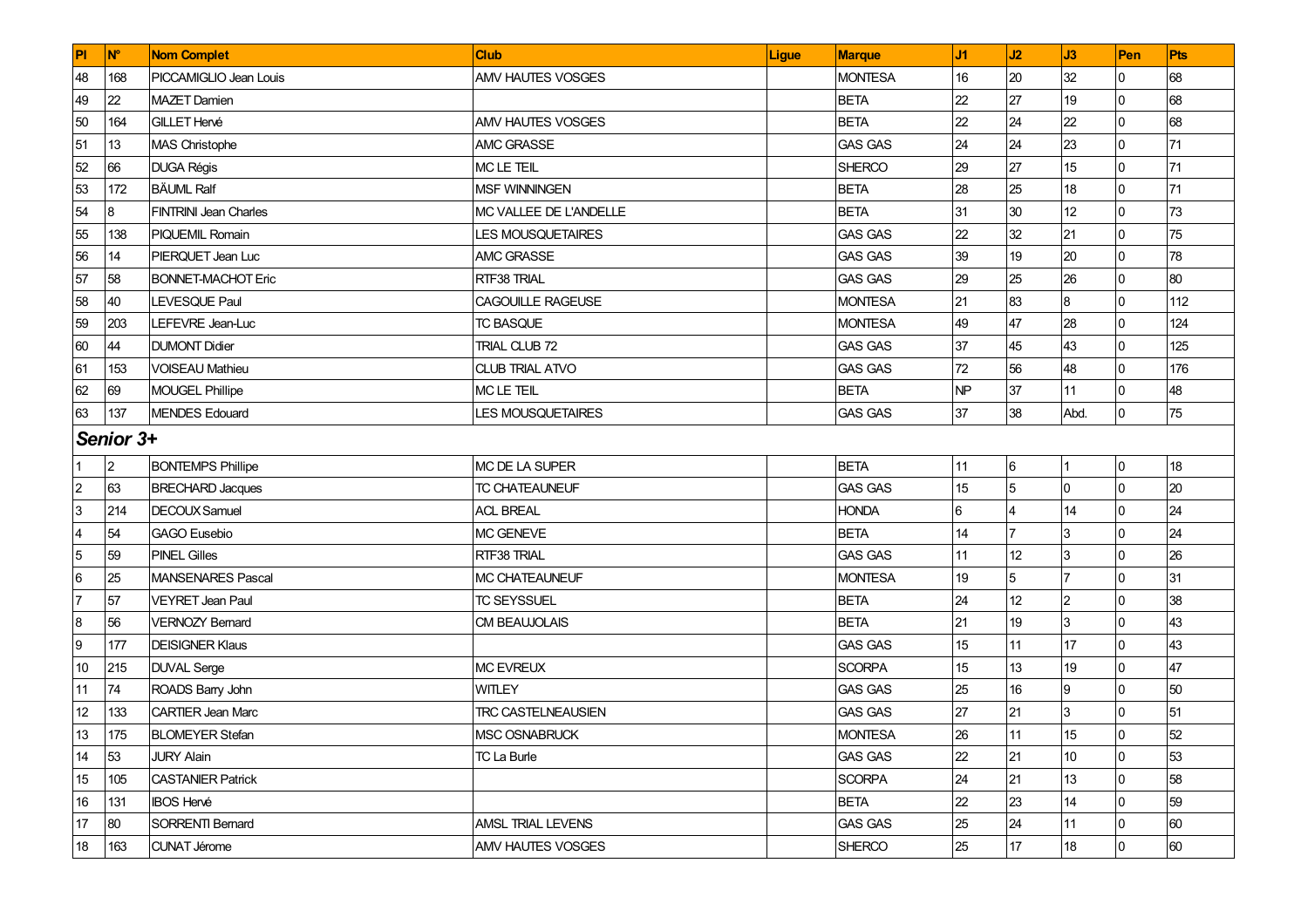| <b>PI</b>        | <b>N°</b>       | <b>Nom Complet</b>            | Club                      | <b>Ligue</b> | <b>Marque</b>  | J1 | J2              | J3                      | Pen            | Pts            |
|------------------|-----------------|-------------------------------|---------------------------|--------------|----------------|----|-----------------|-------------------------|----------------|----------------|
| 19               | 147             | <b>MATHEZ Alain</b>           | <b>TC BEAUCE</b>          |              | <b>BETA</b>    | 30 | 20              | 15                      | 0              | 65             |
| 20               | 134             | <b>DECKER Joseanton</b>       | <b>TRC CASTELNEAUSIEN</b> |              | <b>GAS GAS</b> | 30 | 24              | 13                      | l0             | 67             |
| 21               | 6               | <b>ULLY Antoine</b>           | TC LOOZE                  |              | <b>GAS GAS</b> | 22 | 34              | 13                      | $\overline{0}$ | 69             |
| 22               | 39              | <b>BRETON Jean Marc</b>       | <b>USCASA</b>             |              | <b>VERTIGO</b> | 25 | 10              | 36                      | 0              | 71             |
| 23               | 50              | <b>DUPONT Gilles</b>          | Trollsport                |              | <b>MONTESA</b> | 40 | 23              | $\overline{8}$          | 0              | 71             |
| 24               | 51              | <b>COURET Thierry</b>         | <b>RTF 26</b>             |              | <b>BETA</b>    | 29 | 30              | 12                      | $\overline{0}$ | 71             |
| 25               | 142             | <b>DELANOUE Didier</b>        | RAIDERS 78                |              | <b>SHERCO</b>  | 22 | 35              | 15                      | 0              | 72             |
| 26               | 171             | <b>BÄUML</b> Daniela          | <b>MSF WINNINGEN</b>      |              | <b>BETA</b>    | 28 | 22              | 24                      | $\overline{0}$ | 74             |
| 27               | 43              | <b>COURCIER Charles</b>       | <b>CM PERCHE</b>          |              | <b>BETA</b>    | 39 | 23              | 12                      | l0             | 74             |
| 28               | 152             | <b>SANTOCARIA Sebastien</b>   | <b>CLUB TRIAL ATVO</b>    |              | <b>GAS GAS</b> | 70 | 63              | 53                      | Iо             | 186            |
|                  | <b>Senior 2</b> |                               |                           |              |                |    |                 |                         |                |                |
|                  | 19              | <b>BERLATIER Philippe</b>     | MC TOULONNAIS             |              | <b>TRS</b>     | 2  | 0               | 0                       | 0              | $\overline{2}$ |
| $\overline{2}$   | 193             | <b>FEIDT Mathieu</b>          | <b>TRAIL 70</b>           |              | <b>SHERCO</b>  | 5  |                 |                         | $\overline{0}$ |                |
| $\overline{3}$   | 204             | <b>SALABERRY Jean Pierre</b>  | <b>TC BASQUE</b>          |              | <b>BETA</b>    | 3  | 5               | 3                       | 0              | 11             |
| $\overline{4}$   | 34              | <b>VALADE Thomas</b>          | Cahors Trial Club         |              | <b>SHERCO</b>  | 4  | 3               | 4                       | 0              | 11             |
| $5\phantom{.0}$  | 110             | <b>LEGAY Thomas</b>           | <b>MC VICOMTOIS</b>       |              | <b>BETA</b>    | 11 | $6\phantom{.}6$ | 4                       | $\overline{0}$ | 21             |
| 6                | 20              | <b>BERTHIER Julien</b>        | <b>AMC GRASSE</b>         |              | <b>TRS</b>     | 15 | 5               | $\overline{5}$          | 0              | 25             |
| 17               | 126             | <b>OBRADO TERRADAS Claudi</b> | <b>CENT PEUS</b>          |              | <b>MONTESA</b> | 10 | 9               | $6\phantom{.}6$         | $\overline{0}$ | 25             |
| $\boldsymbol{8}$ | 128             | <b>ALBOS Marcel</b>           | <b>PIRINEU</b>            |              | <b>SHERCO</b>  | 27 | $\overline{3}$  | $5\phantom{.0}$         | 0              | 35             |
| 9                | 124             | <b>CLARENS MIQUEL Lluis</b>   | <b>CENT PEUS</b>          |              | <b>GAS GAS</b> | 12 | 15              | 9                       | 0              | 36             |
| 10               | 184             | LEWANDOWSKY Udo               | <b>USL OSUBRICK</b>       |              | <b>GAS GAS</b> | 16 | $\overline{7}$  | 15                      | $\overline{0}$ | 38             |
| 11               | 26              | <b>JEAN David</b>             | <b>MC MAZANAIS</b>        |              | <b>BETA</b>    | 24 | 11              | $\overline{\mathbf{4}}$ | $\overline{0}$ | 39             |
| 12               | 194             | <b>BERTHOU Richard</b>        | PRESQU'IL TOUT TERRAIN    |              | <b>SHERCO</b>  | 9  | 11              | 19                      | $\overline{0}$ | 39             |
| 13               | 106             | <b>MOLINARIE Nathan</b>       | MC LEVEZOU                |              | <b>SHERCO</b>  | 21 | 17              | $\overline{5}$          | 0              | 43             |
| 14               | 158             | <b>BARZU Christophe</b>       | <b>TC Lourdais</b>        |              | <b>BETA</b>    | 19 | 13              | 12                      | $\overline{0}$ | 44             |
| 15               | 173             | <b>BERNHARD</b> Stefan        |                           |              | <b>GAS GAS</b> | 26 | 9               | 12                      | $\overline{0}$ | 47             |
| 16               | 116             | <b>ROBERTS Jamie</b>          | ATC ST CHRISTOPHE         |              | <b>MONTESA</b> | 21 | 22              | 9                       | $\overline{0}$ | 52             |
| 17               | 111             | <b>ROUBY Arthur</b>           | <b>MC VICOMTOIS</b>       |              | <b>BETA</b>    | 24 | 19              | 10 <sup>10</sup>        | 0              | 53             |
| 18               | 35              | <b>AUTUSSE Jéremy</b>         | <b>MC LIVRADOIS</b>       |              | <b>BETA</b>    | 36 | 12              | 11                      | 0              | 59             |
| 19               | 113             | <b>BOUJU Valentin</b>         | <b>MC ANGOUMOISIN</b>     |              | <b>GAS GAS</b> | 30 | 20              | 19                      | l0             | 69             |
| 20               | 115             | <b>BOUJU Cyprien</b>          | MC ANGOUMOISIN            |              | <b>SHERCO</b>  | 22 | 21              | 26                      | l0             | 69             |
| 21               | 72              | <b>WRIGHT Neil</b>            | SPEN VALLEY               |              | <b>GAS GAS</b> | 37 | 22              | 16                      | 0              | 75             |
| 22               | 197             | <b>BEAUPIED Frédéric</b>      | <b>TC BASQUE</b>          |              | <b>GAS GAS</b> | 34 | 34              | 39                      | 0              | 107            |
| 23               | 46              | <b>EVRARD Christopher</b>     | CM PERCHE                 |              | <b>GAS GAS</b> | 44 | 36              | 32                      | l0             | 112            |
| 24               | 195             | <b>DAGNICOURT Benoit</b>      | <b>U.M.NEMOURS</b>        |              | <b>FANTIC</b>  | 9  | $\overline{c}$  | Abd.                    | 0              | 11             |